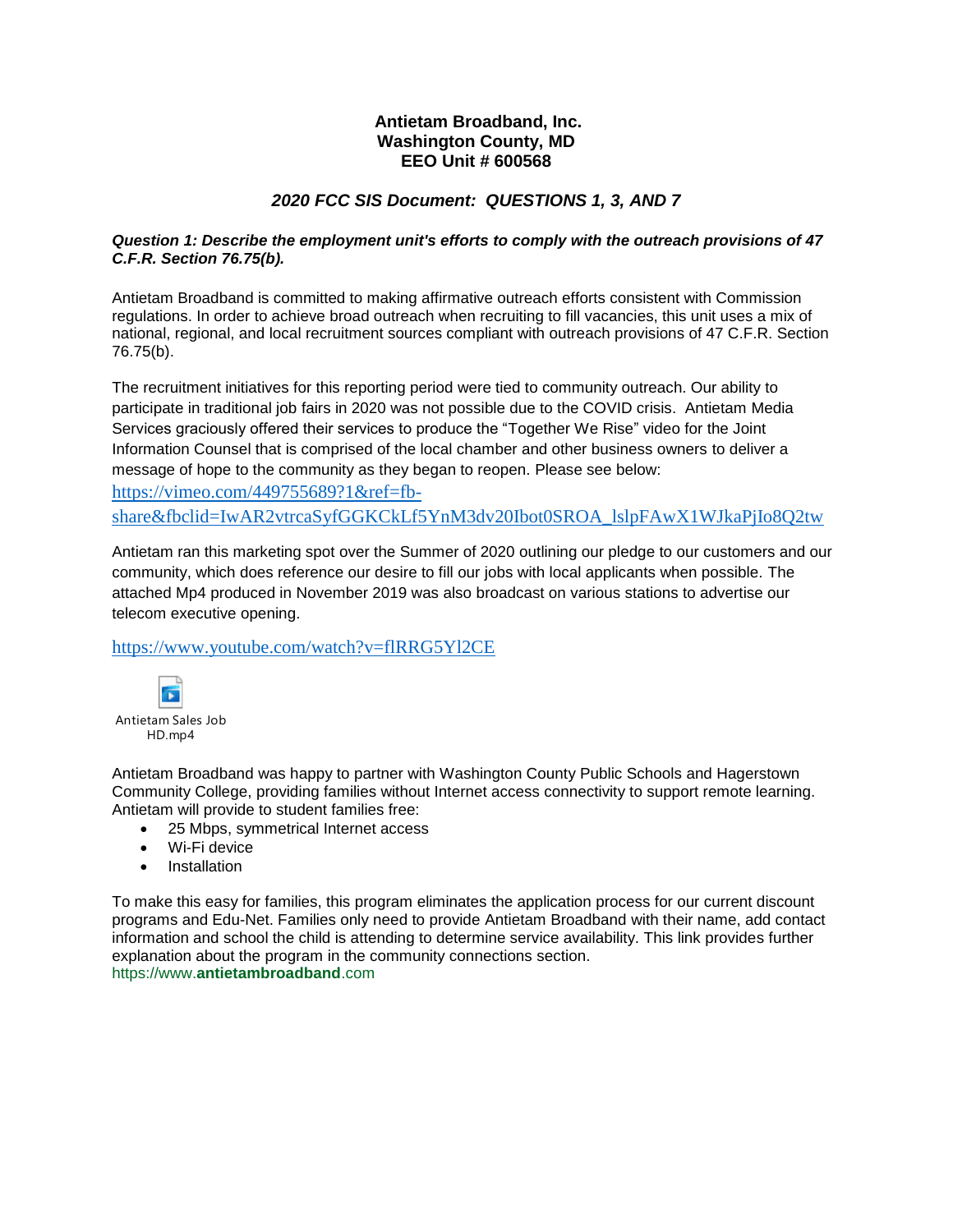Additionally, Schurz Communications, our parent company, pays for educational licenses for Antietam associates to acquire skills that could qualify them for higher level positions through affiliation with the National Cable Television Institute- NCTI. NCTI training helps increase their industry and technological knowledge base, which allows for hourly pay increases for successful completion of each tier of learning, that was designed in 2019. This property had 28 associates take 101 different courses in NCTI during the reporting period. A copy of this graduate report can be provided.

### *Question 3 - Name the minority organizations, organizations for women, media, educational institutions, and other recruitment sources used to attract minority and female applicants whenever job vacancies become available.*

Antietam Broadband works with a broad spectrum of recruitment sources to distribute its job vacancy information to its existing employees, its local community, and beyond to attract minority and female applicants. (**The local and national diversity sources list will be attached.)**

The company will post notifications of its job openings for this employment unit on the Schurz Communications website, which allows employees to view job openings as soon as they are posted. Associates can post for positions through their employee dashboard on the HR system called Ulti Pro.

When appropriate, this unit places advertisements for open full-time positions in the following local media outlets, which is only a sample of websites used in the Tri State area of Maryland, West Virginia, and Pennsylvania (Maryland Employment Service-Washington County, Washington County One Stop Job Center, Western Maryland Consortium, Dept. of Veteran's Affairs- Martinsburg, WV, Martinsburg American Job Center, and the Montgomery County Commission for Women).

Another outlet that could attract minority and female applicants is our involvement with the program- "Prime Time for Women" that is produced by Antietam. This program focuses on females from all backgrounds and seeks to celebrate and connect women that are entering the second phase of their life to explore new possibilities.

Through these methods, job vacancies are distributed throughout the country, both online and at local workforce agency offices and career centers. This system provides Antietam Broadband with an efficient, seamless method for all its employment units to access a broad and diverse potential applicant pool when recruiting to fill its job vacancies.

#### *Question 7: Describe the responsibility of each level of the employment unit's management with respect to application and enforcement of its EEO policy and explain the procedure for review and control of managerial and supervisory performance*

Schurz Communications is committed to a rigorous and compliant EEO program and has established compliance responsibility at each level of the employment unit's leadership team. Each manager responsible for hiring and promoting employees is instructed in the company's EEO program and obligations under the FCC rules.

The Corporate People and Culture (HR)Team that supports all the broadband systems is responsible for ensuring that the unit's EEO program is properly implemented. The People and Culture Recruiting Specialist transmits recruitment and hiring data as necessary to the respective 5 General Managers for review to ensure that the unit's promotion and hiring practices are not discriminatory.